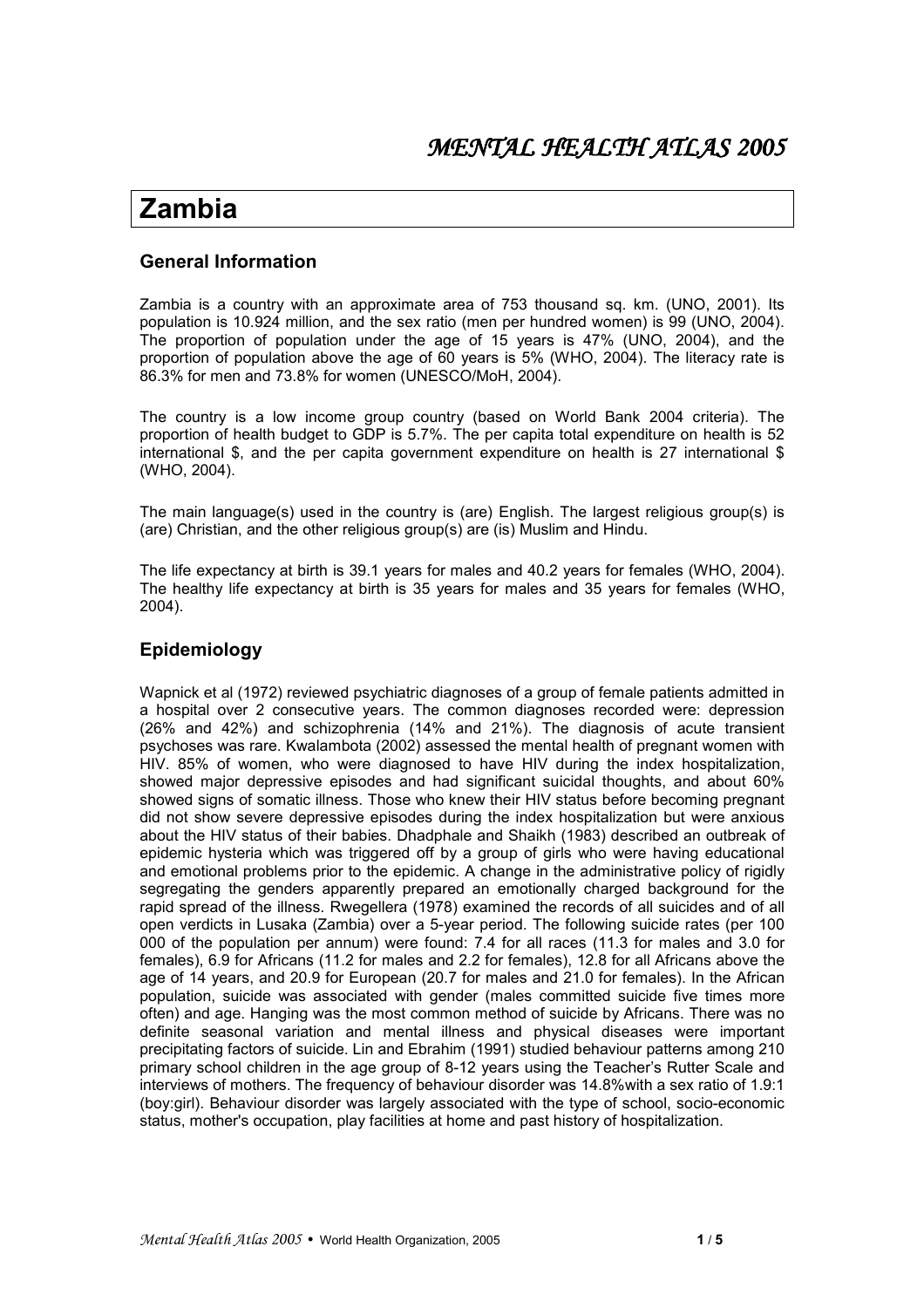# **Mental Health Resources**

#### **Mental Health Policy**

A mental health policy is present. The policy was initially formulated in 2004.

The policy is in the draft form.

# **Substance Abuse Policy**

A substance abuse policy is present. The policy was initially formulated in 1998.

#### **National Mental Health Programme**

A national mental health programme is absent.

It is being formulated using the WHO's Public Mental Health Programme. Priorities for mental health services were outlined by the Ministry of Health in 1979.

# **National Therapeutic Drug Policy/Essential List of Drugs**

A national therapeutic drug policy/essential list of drugs is present. It was formulated in 1999.

Psychotropics are in short supply.

#### **Mental Health Legislation**

The Mental Disorders Act is old and there is a new draft bill.

The latest legislation was enacted in 1951.

#### **Mental Health Financing**

There are no budget allocations for mental health.

Details about expenditure on mental health are not available.

The primary sources of mental health financing in descending order are tax based, out of pocket expenditure by the patient or family, private insurances and social insurance.

Funds for mental health have been through the basket funds under the Sector Wide Approach.

The country does not have disability benefits for persons with mental disorders. There is a National Disability Act and a National Disability Fund that is available for all persons with disability. However, patients hardly access them. patients who retire on medical grounds are given full benefits. However, it is difficult for the families to receive the benefits due to a shortage of funds.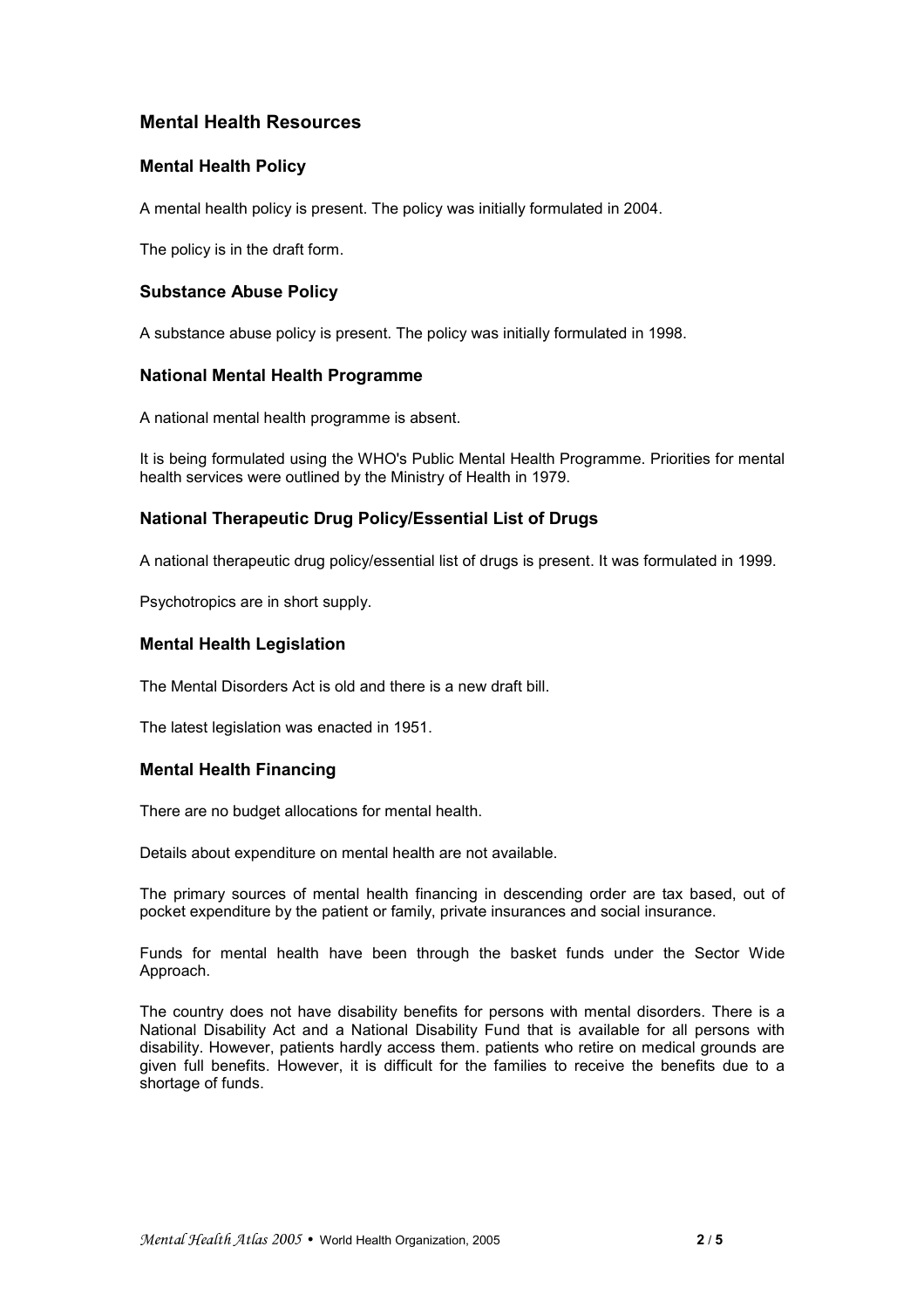# **Mental Health Facilities**

Mental health is a part of primary health care system. Actual treatment of severe mental disorders is available at the primary level. District hospitals have psychiatric outpatient facilities, and the psychotropic situation has improved in the recent past.

Regular training of primary care professionals is carried out in the field of mental health. In the last two years, about 100 personnel were provided training. Referral system is still a challenge. There is little communication between traditional and orthodox medicine. However, there is good communication between the Ministry of Health and the Mental Health Association, an NGO.

There are community care facilities for patients with mental disorders. Psychiatric units are present in 7 provincial general hospitals. They are managed by clinical officers. Community care is not well developed and is under threat due to the lack of funds. It was started as a pilot project in one particular district with the help of outside funds.

# **Psychiatric Beds and Professionals**

| Total psychiatric beds per 10 000 population                | 0.5  |
|-------------------------------------------------------------|------|
| Psychiatric beds in mental hospitals per 10 000 population  | 0.17 |
| Psychiatric beds in general hospitals per 10 000 population | 0.18 |
| Psychiatric beds in other settings per 10 000 population    | 0.07 |
| Number of psychiatrists per 100 000 population              | 0.02 |
| Number of neurosurgeons per 100 000 population              | 0.03 |
| Number of psychiatric nurses per 100 000 population         | 5    |
| Number of neurologists per 100 000 population               | 0    |
| Number of psychologists per 100 000 population              | 0.04 |
| Number of social workers per 100 000 population             | 0.04 |

There is a critical shortage of mental health providers. Clinical officers carry out most of the clinical work in psychiatry. They work independently and are registered by the Medical Council of Zambia. And for Zambia, with only one psychiatrist in Government practice, the clinical officers form the backbone of psychiatric practice. There are 154 secure beds for forensic patients. Considering the severe shortage of mental health professionals at all levels, plans are under way to reintroduce pre-service training for primary care professionals in mental health. Many nurses are being recruited for the British NHS.

#### **Non-Governmental Organizations**

NGOs are involved with mental health in the country. They are mainly involved in advocacy, promotion, prevention and rehabilitation.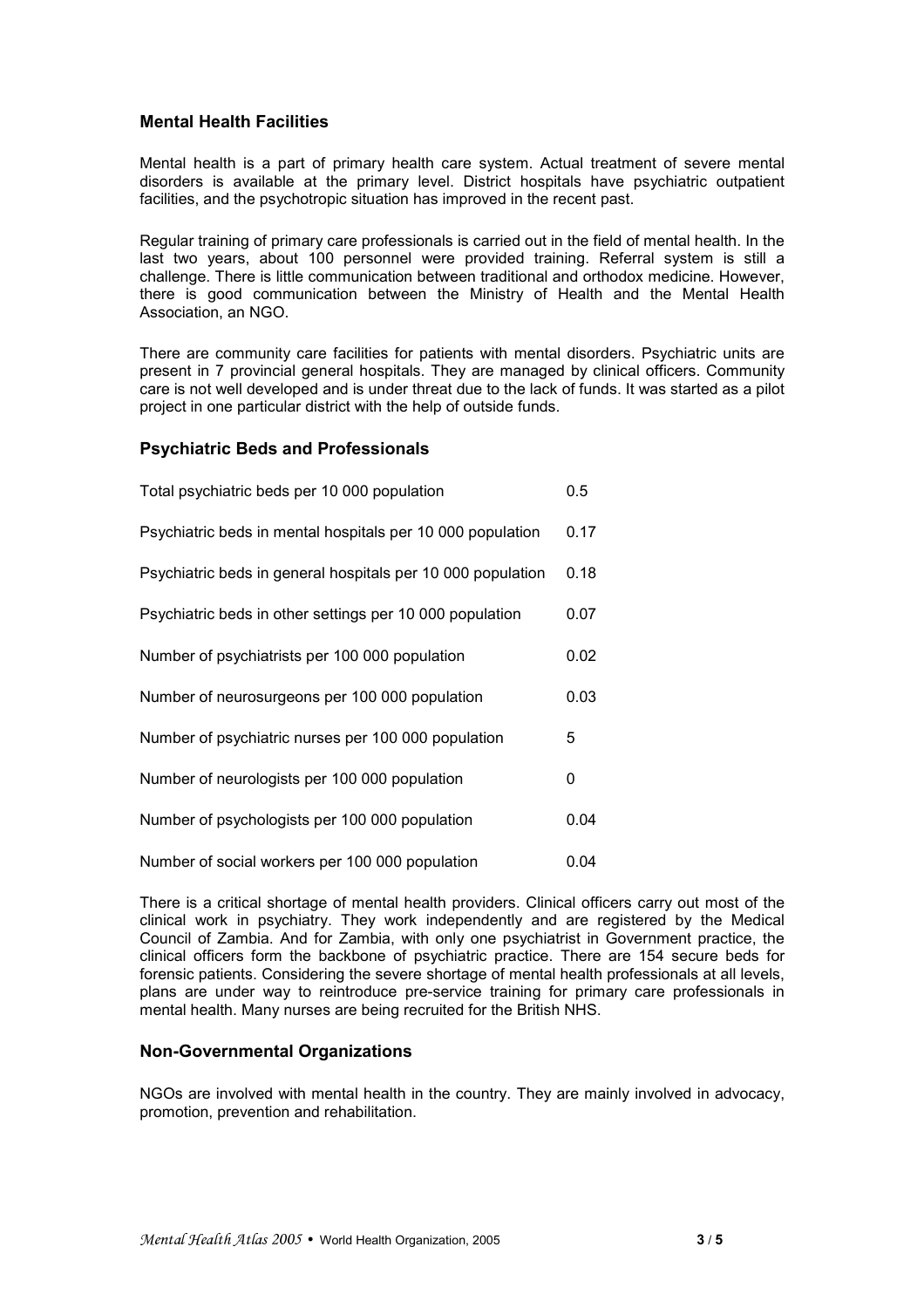# **Information Gathering System**

There is mental health reporting system in the country. The mental health reporting system requires to be reviewed to meet the challenges of the health reform programme. Although psychiatric facilities keep records of mental disorders, the ICD 10 criteria has been replaced by the country specific Health Information Management System (HMIS) which limits all types of mental illnesses under one category of 'mental disorders' causing concern among mental health professionals.

The country has data collection system or epidemiological study on mental health. Data are compiled at the main psychiatric hospital and psychiatric units in all provincial general hospitals.

All mental illness together form one rubric.

#### **Programmes for Special Population**

There are no special programmes.

With the approval of the mental health policy, expectations are high for the development of programmes. Refugees had a trauma programme through UNHCR. The country successfully participated in the two-year WHO-UNDP global initiative on the primary prevention of substance abuse among the young. Currently, it is involved in the five-year Southern African Development Community Network on Drug Use Project.

# **Therapeutic Drugs**

The following therapeutic drugs are generally available at the primary health care level of the country: carbamazepine, phenobarbital, phenytoin sodium, sodium valproate, amitriptyline, chlorpromazine, diazepam, fluphenazine, haloperidol, lithium.

The newer anti-psychotics like pimozide are not available. Benzhexol (2mg) is used.

#### **Other Information**

The overall state of mental health is not adequate from the human resources and services point of view.

Health sector reforms in the early 1990s led to downgrading of mental health services. Zambia participated in the European Commission funded Concerted Action Report on Methods for Intervention in Mental Health in Sub-Saharan Africa coordinated by South Bank University of London from 1997-2000.

#### **Additional Sources of Information**

•Dhadphale, M., Shaikh, S. P. (1983) Epidemic hysteria in a Zambian school: "the mysterious madness of Mwinilunga". British Journal of Psychiatry, 142, 85-88.

.Gleisner J. (2002). What causes more destruction, AIDS or aid? Psychiatry in Zambia. Australasian Psychiatry, 10, 166-167.

•Kwalombota, M. (2002) The effect of pregnancy in HIV-infected women. AIDS Care, 14, 431-433.